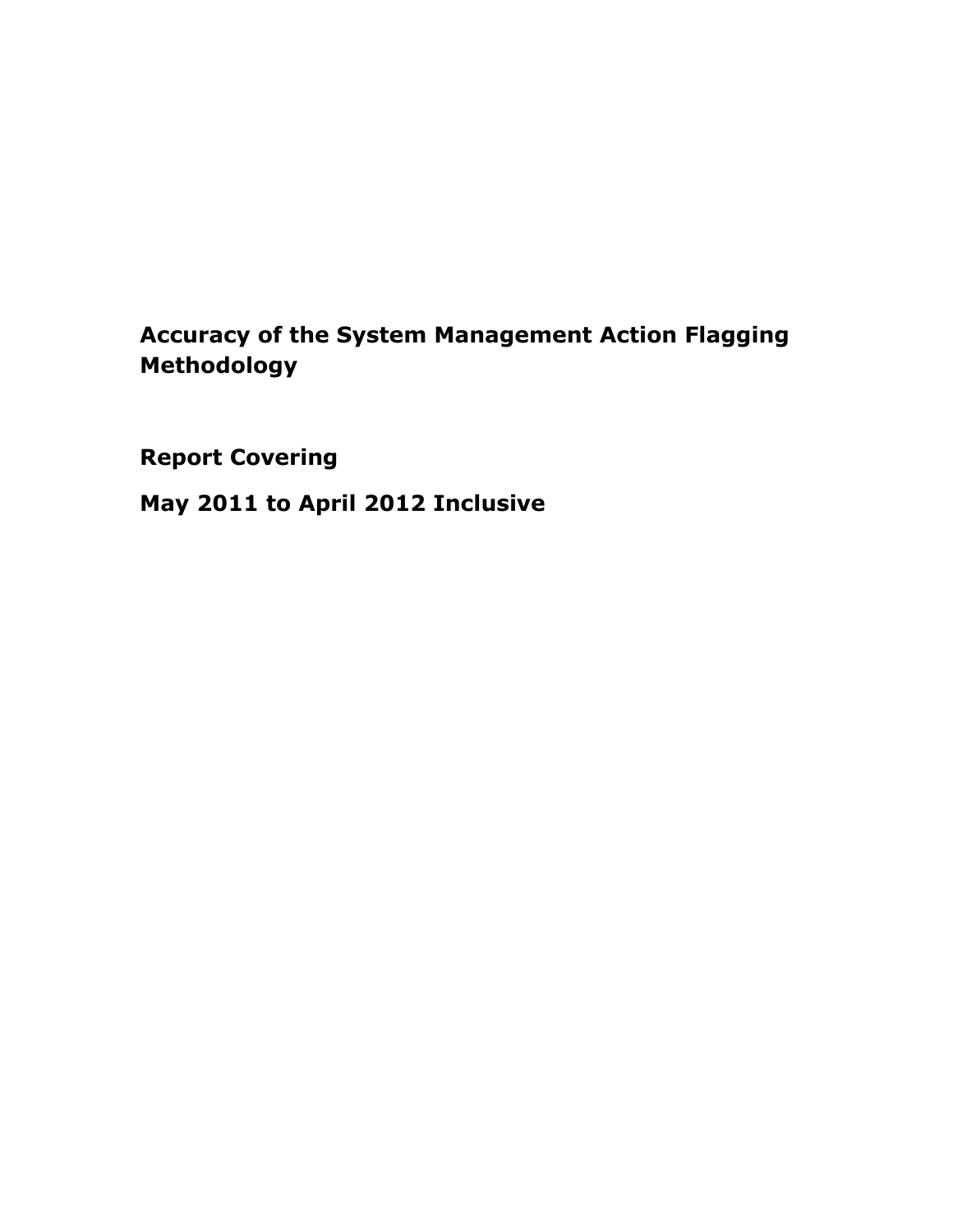## **Executive Summary**

The P217A – Revised Tagging Process and Calculation of Cash Out Prices methodology was implemented from November 2009 and aims to remove pollution from the imbalance price caused by actions taken to resolve transmission constraints. Under this methodology the System Operator determines which actions are taken to resolve constraints and flag these actions. These flags are then sent to the BSC Systems and used in the imbalance price calculation methodology.

To ensure that the flagging methodology is operating as intended, National Grid committed to make a report on an annual basis on the accuracy of the methodology and consider any materiality. This is the third of such reports, covering the 12 months between May 2011 – April 2012 inclusive.

This report finds that P217A flagging accuracy continues to be good, with few inaccuracies, none of which had a material effect on pricing.

If you have any comments or queries on this report, please contact National Grid on: balancingservices@nationalgrid.com

## **Contents**

- 1 Reporting
	- 1.1 Purpose of Report
	- 1.2 Outline of P217A SO Flagging
	- 1.3 217A Flagging Assessment Methodology
- 2 Statistics
	- 2.1 Overall Statistics
	- 2.2 Flagging Errors Known in Real Time
	- 2.3 Assessment of P217A Flagging Accuracy by Cross Reference to SUPERBAAR Constraint Tagging
	- 2.3.1 BOA.Period Actions Assessment (Original Method).
	- 2.3.2 BMU.Period Method (Revised Method)
- 3 Performance & Materiality of Any Errors
- 4 Conclusions
	- 4.1 Performance Year-on-Year & Flagging Performance Conclusions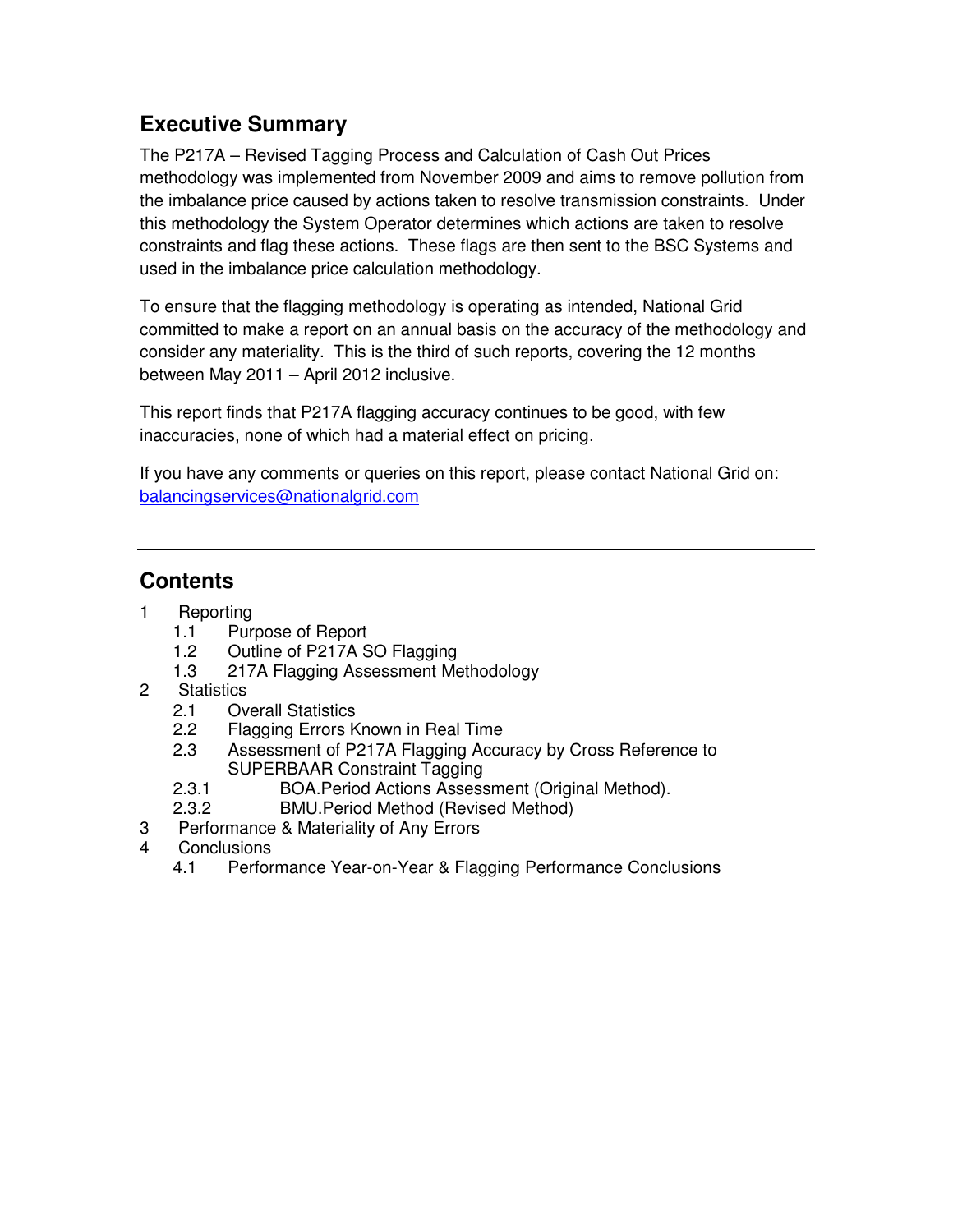# **1.0 Reporting**

## **1.1 Purpose of the Report**

This report reviews the accuracy of the P217A flagging process that took place in the 12 months between  $1<sup>st</sup>$  May 2011– 30<sup>th</sup> April 2012, in respect of P217A operation and National Grid's flagging of constraint actions in accordance with the SMAF Methodology Statement.

## **1.2 Outline of P217A SO Flagging**

The rationale behind the development of this report was discussed in the initial report document covering November 2009 – April 2010. The underlying objective is to remove distortive pollution from 'cash out' caused by Bid Offer Acceptances (BOAs) taken to resolve transmission constraints. This followed a P217A review in which it was agreed that from the 5th November 2009, under the Balancing Settlement Code (BSC) section Q5.3.1(d) and section Q6.3.2(b) National Grid shall assess whether an action is wholly or partly taken to resolve a transmission constraint; such actions would be 'SO-Flagged' for the purposes of the BSC Systems who then determine the cash prices using the P217A cash out price methodology. In practice SO-Flagging of BOA actions occurs when National Grid identifies specific Balancing Mechanism Units (BMUs) that, in the event of an active transmission constraint, would be utilised by way of BOA instructions to resolve the constraint. Actions on these units are subsequently flagged by National Grid Control Room in real time for the duration required to resolve a constraint. When the Control Room is satisfied that the transmission constraint is no longer active the BMUs are de-flagged and therefore, any actions taken thereafter are not flagged as resolving a constraint. The accuracy with which this flagging takes place is the subject of this report.

## **1.3 P217A Flagging Assessment Methodology**

National Grid uses several processes to assess the accuracy of the Control Room Flagging process and identify potential periods where errors may have occurred. The three main processes are below.

## Data Inquiry Report.

Used in the event of the Control Room becoming aware that the flagging of constraint BOAs has been incorrectly set in real time. The Control Room can raise a Data Inquiry report (DIR) to note the discrepancy.

#### Post Event Cross Check (Working Day +1)

This manual process cross-checks the units identified by P217A flags against other operational information for the purpose of allocating Constraint Costs under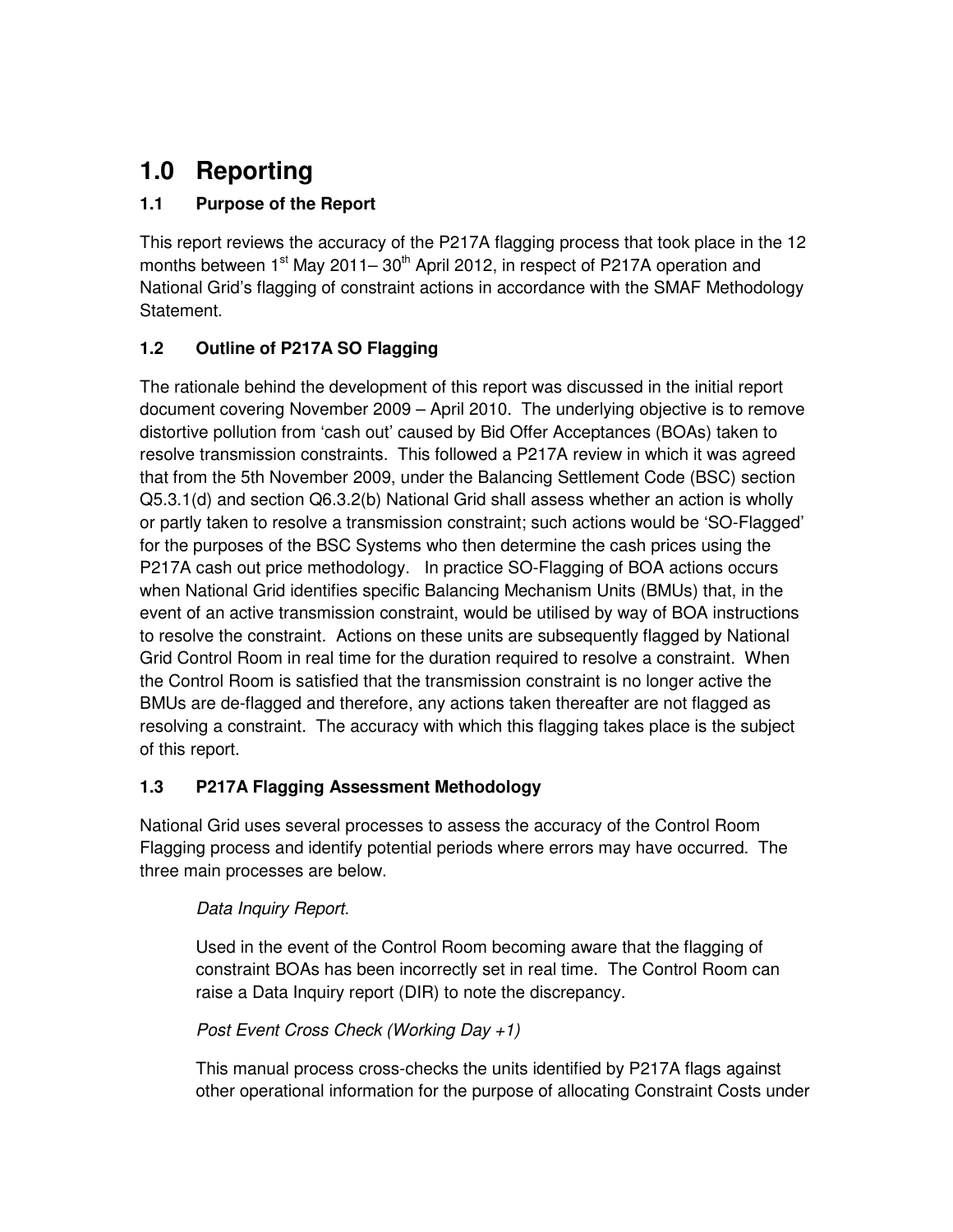BSIS Reporting. This takes place on a working-day +1 basis, in which BOA actions are analysed against various operational reports and if identified as taken to resolve a constraint they are 'tagged' with a constraint cost marker ('BSIS SUPERBAAR Constraint Cost Tagging'). Apparent differences between the P217A flagging and SUPERBAAR tags are reviewed with the Control Room as necessary to better determine the correct P217A flags & BSIS SUPERBAAR tags.

A high correlation between the P217 Flagging and the SUPERBAAR Constraint Tagging is expected but it should be noted that differences between the two mechanisms do exist due to the different criteria that apply for flagging under SMAF and tagging under BSIS SUPERBAAR: - in particular relating to;

- The treatment of actions that resolve both constraint and margin issues these being flagged under P217A but not seen as an additional cost under BSIS as they are required for margin; in which case they would carry a P217A flag but no SUPERBAAR tag.
- Differences due to legitimate anomalies such as a BMU out of merit for Black Start security, such actions being neither an energy balancing issue nor a constraint issue and so would carry a P217A flag as a 'system' action but no BSIS SUPERBAAR tag.
- Differences due to the data precision of the two systems, P217A actions being BOA specific, whereas the BSIS SUPERBAAR is half-hour period based and not able to tag individual BOAs to the same precision. Therefore mismatches can arise and the beginning and end of a set of actions and where a P217 flagged BOA and a non-flagged BOA are present in the same period.

#### Post Event Cross Check (Week +1)

A further period-by-period check of P217A performance is done on a weekly basis at week +1, in which P217A flagging & SUPERBAAR tagging is crossmatched so as to give an indication of incorrect, under/ over-tagging and missing flagging/tagging issues. This picks up on any data which may have been missing or late at the time of the Cross Check 'Day+1' above. This review is written up and is shared with Control staff for any learning points that may arise.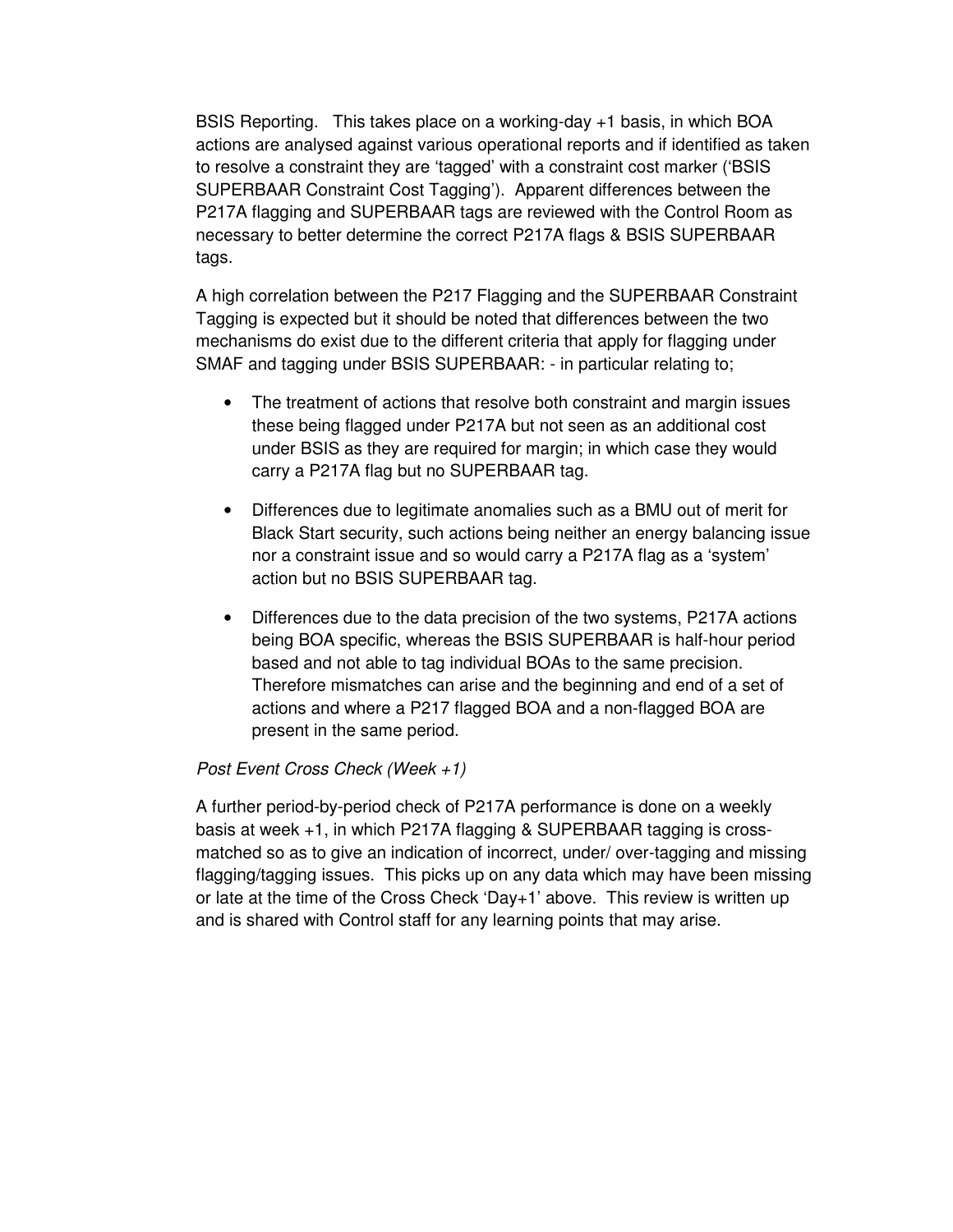# **2.0 STATISTICS**

#### **2.1 Overall Statistics**

#### Half Hour Periods

The number of half-hour periods in this twelve-month review period was 17,568, of which 3,171 periods had BOA actions that were P217A flagged (18%).

#### BOAs

During the 12 months May 2011 – April 2012, 41,176 BOAs were flagged under the P217A criteria out of the total 403,528 BOAs accepted, equating to approximately 10.2% of the total actions. The distribution of these actions are tabulated and charted below.

| <b>Month</b>                          | <b>Total Number of</b> | <b>Number of BOAs</b> | % Flagged to P217 |
|---------------------------------------|------------------------|-----------------------|-------------------|
|                                       | <b>BOAs</b>            | P217A Flagged         |                   |
| May - 2011                            | 32,027                 | 4,846                 | 15.13%            |
| $Jun-11$                              | 28,851                 | 2,106                 | 7.30%             |
| $Jul-11$                              | 27,150                 | 1,702                 | 6.27%             |
| Aug-11                                | 28,614                 | 1,533                 | 5.36%             |
| Sep-11                                | 34,523                 | 5,409                 | 15.67%            |
| $Oct-11$                              | 33,842                 | 3,295                 | 9.74%             |
| Nov-11                                | 37,390                 | 8,066                 | 21.57%            |
| Dec-11                                | 37,012                 | 3,326                 | 8.99%             |
| Jan-12                                | 39,981                 | 2,839                 | 7.10%             |
| Feb-12                                | 34,404                 | 3,546                 | 10.31%            |
| <b>Mar-12</b>                         | 35,026                 | 2,835                 | 8.09%             |
| Apr-12                                | 34,708                 | 1,673                 | 4.82%             |
| Number of BOAs Flagged to P217 in May |                        |                       |                   |
| 2011 - Apr 2012:                      |                        | 41,176                | 10.20%            |
| All BOAs accepted                     | 403,528                |                       |                   |

The number of BOAs taken for energy balancing and constraint management has increased year-on-year as summarised below, with a notable increase in the number of BOAs flagged to P217:

|                              | May 2010 - April<br>2011 | May $2011 -$ April<br>2012 |  |  |  |  |  |
|------------------------------|--------------------------|----------------------------|--|--|--|--|--|
| <b>BOAs accepted</b>         | 378,913                  | 402,528                    |  |  |  |  |  |
| Number of BOAs P217A Flagged | 24,814                   | 41,176                     |  |  |  |  |  |
| % Flagged to P217            | 6.5%                     | 10.2%                      |  |  |  |  |  |

The chart below illustrates days in which actions were P217A flagged. The flagged actions are shown in red with the overall count of actions shown in blue. It can be seen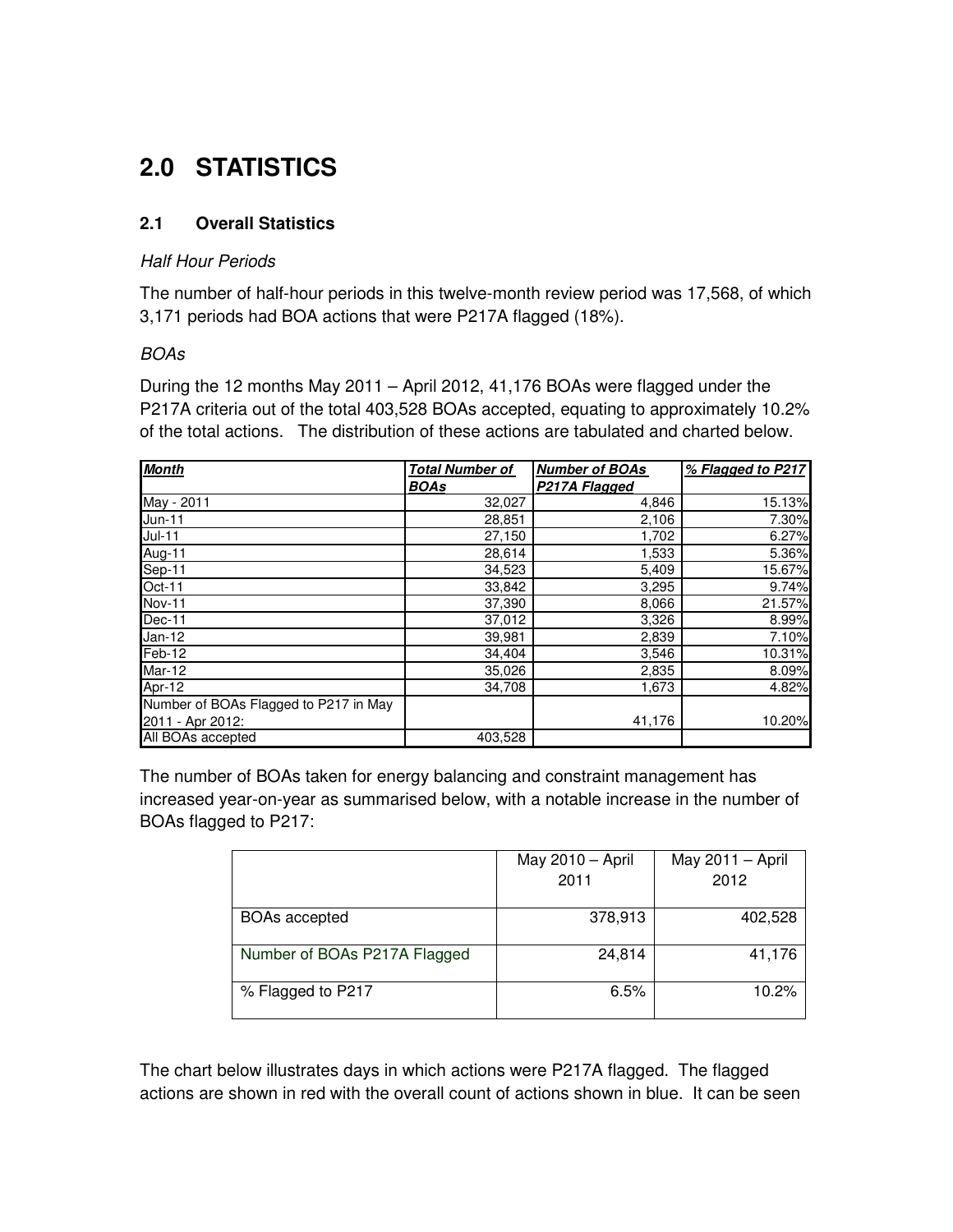that constraint actions (red) generally occur across a number of days due to the constraint being active over an outage period or set of conditions which can last for a week or possibly longer.



## **2.2 Flagging Errors Known in Real Time (DIRs)**

As mentioned in Section 1.2 above, P217A flags are applied by Control staff in real time while balancing the system. This is a manual task and occasionally flags are misapplied, often reflecting higher levels of workload in Control at the time. When such an error is realised within Control timescales it is logged through a Data Inquiry Report (DIR). 146 DIRs were raised in the 12 months (table right). These reports may cover several BOA actions on one or more BMU generator units.

Most errors resulted from not applying P217 flags – 'under-flagging' (as opposed to 'over-flagging' by leaving flags on or incorrect actions). The greatest number of periods affected by DIR errors was on 29<sup>th</sup> May 2011 where P217 flags were missed off constraint actions on wind and other renewable plant

| <b>Month</b>  | <b>Number of Data</b><br>Inquiry reports raised |
|---------------|-------------------------------------------------|
|               | due to P217 Errors                              |
| May-11        | 24                                              |
| Jun-11        | 14                                              |
| Jul- 11       | 12                                              |
| Aug- 11       | 14                                              |
| <b>Sep-11</b> | 14                                              |
| $Oct - 11$    | 22                                              |
| <b>Nov-11</b> | 17                                              |
| Dec-11        | 8                                               |
| Jan-12        | $\overline{9}$                                  |
| Feb-12        | $\overline{7}$                                  |
| Mar-12        | $rac{3}{2}$                                     |
| Apr- 12       |                                                 |
| Total         | 146                                             |

over 30 periods, across periods 16-45. However, detailed analysis finds these errors had no material impact on system prices.

### **2.3 Assessment of P217A Flagging Accuracy by Cross Reference to SUPERBAAR Constraint Tagging**

The primary indicator for assessing accuracy is by matching the P217A flagging against those actions tagged as a constraint cost under the BSIS SUPERBAAR process (1.3 above, 'Flagged' = P217A flagged, "Tagged' = tagged by BSIS as an action taken for system constraint reasons).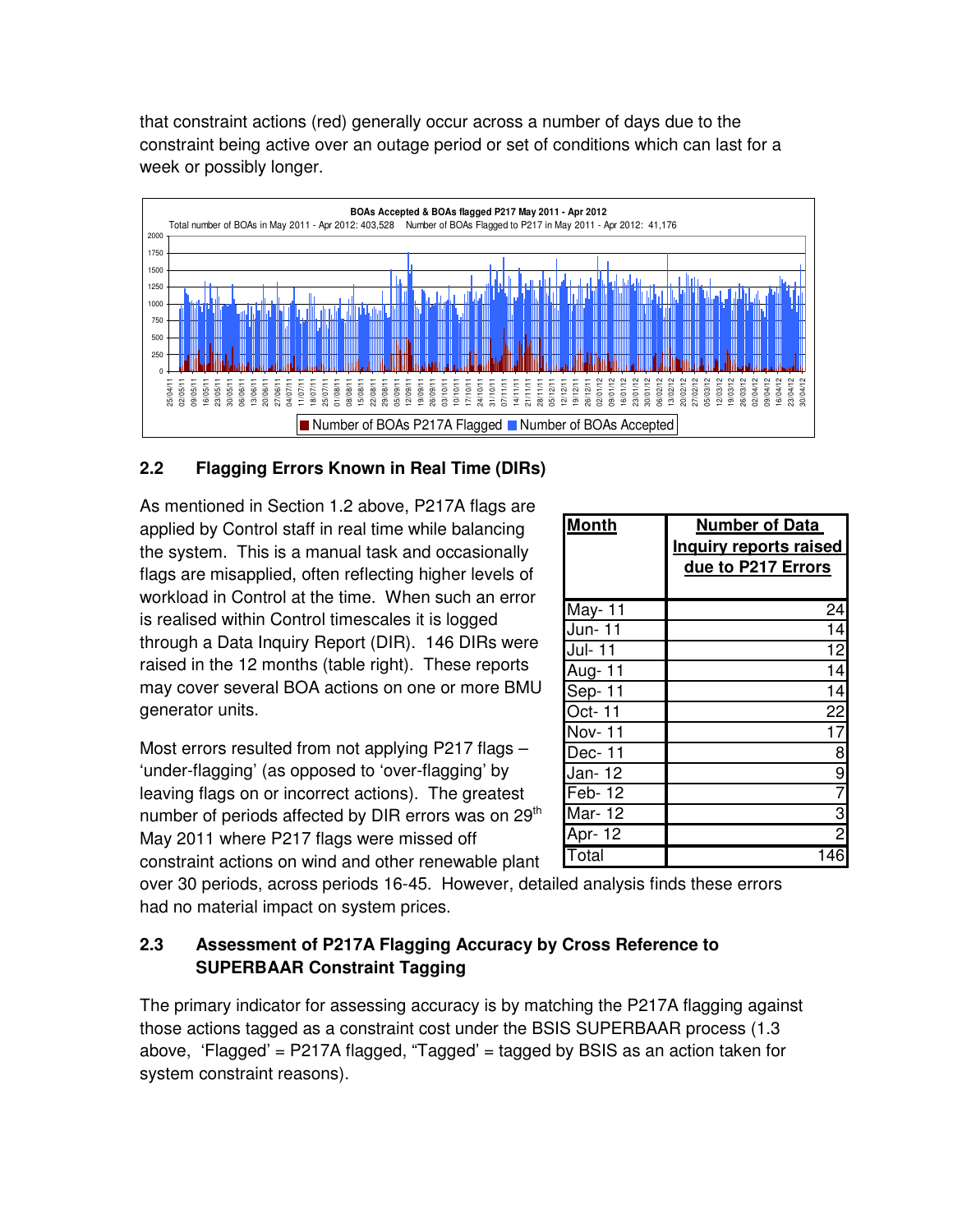In previous reports this was done by considering individual BOAs spread across their respective half-hour periods; 'BOA.Period Actions' representing a BOA, which may spread over several half hour periods, and the periods that they affect.

However, it was found in this report that this approach leads to a significant number of false mismatches which distort the statistics in cases where Control has taken greater care to separate 'flagged' BOAs for 'system' reasons (e.g. constraints) from un-flagged BOAs for 'energy' when they take place on the same unit in the same half hour. This problem has been especially prevalent in this year's data because, for market reasons, certain generators have not self-dispatched overnight but instead have had to be bought on to resolve local voltage control constraints. Once 'on the bars' they can also be used for energy balancing actions, whereby Control place P217 flags on those BOAs to resolve the constraint but not on those taken for 'energy'. To overcome this distortion a new method is proposed for this and future reports which only considers whether flagged actions taken on a BMU any period are matched by BSIS SUPERBAAR constraint tags. Both the original and new methods are presented here for continuity. A comparison of the two methods is set out in the Appendix.

## **2.3.1 BOA.Period Actions Assessment (Original Method).**

Statistics are presented after subtraction of legitimate differences (e.g. out of merit running for black start warming). BOA.Period Actions can fall into one of four categories:

- 1. 'Energy': Periods where there was no P217A flagging or actions tagged under the BSIS SUPERBAAR process.
- 2. BOA.Period actions that tally under both P217A flagging and the BSIS SUPERBAAR tagging process.
- 3. BOA.Period action where P217A flags have no corresponding SUPERBAAR tag (possible P217A over-flagging errors or SUPERBAAR under-tagging errors)
- 4. BOA.Period actions tagged by SUPERBAAR but with no P217A flag (possible P217A under-flagging errors / SUPERBAAR over-tagging errors)

For the period May 2011 to April 2012 this gives the results below: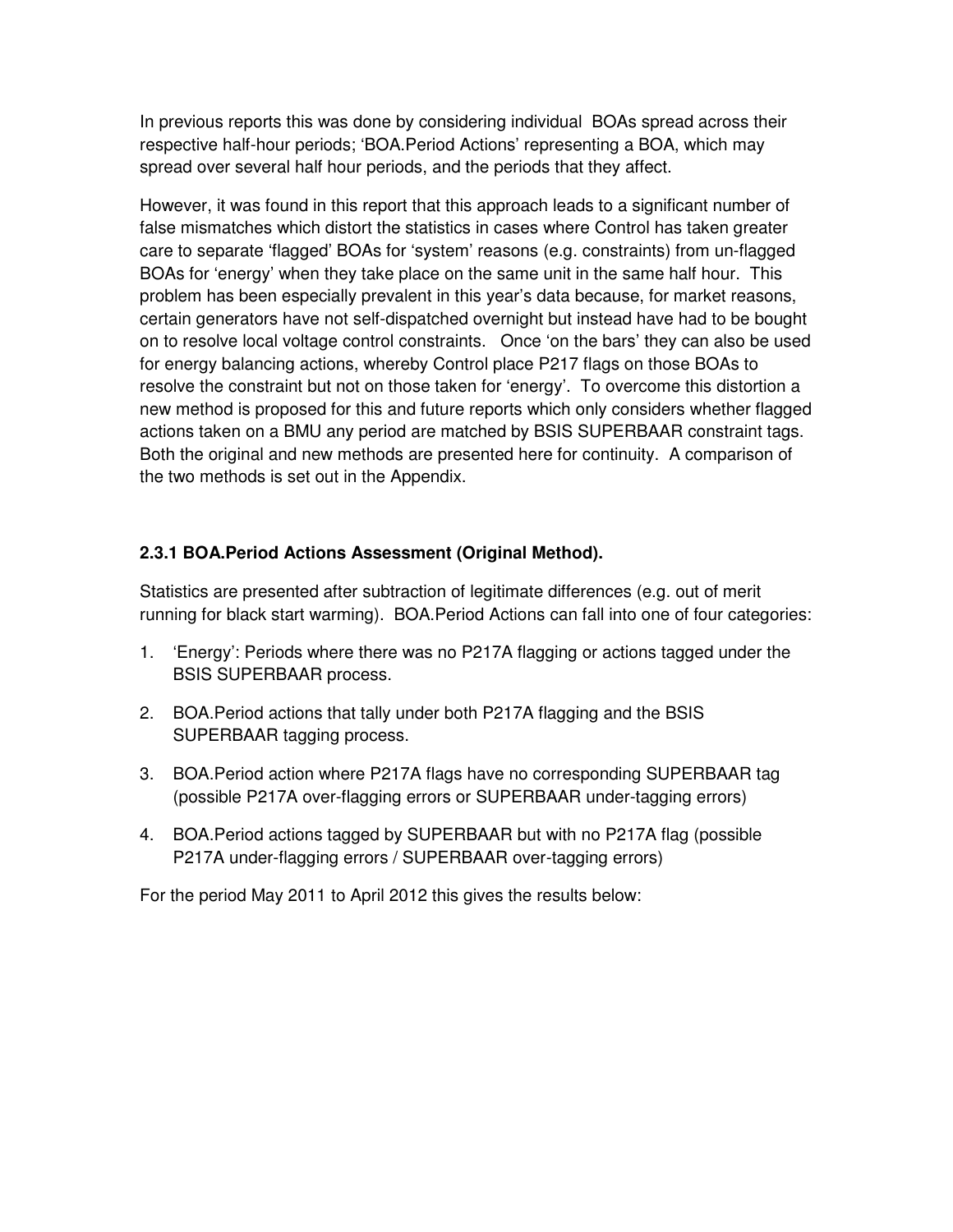| Summary of BOA. Period Action Flagging May 2011 to end<br>Apr 2012                                                                                              | <b>Totals</b> | As % of all<br><b>BOA.Period</b><br><b>Actions</b> | As % of<br><b>BOA.Periods</b><br><b>Flagged or</b><br><b>Tagged</b> |
|-----------------------------------------------------------------------------------------------------------------------------------------------------------------|---------------|----------------------------------------------------|---------------------------------------------------------------------|
| Number of BOA.Period Actions                                                                                                                                    | 1,377,854     | 100.0%                                             |                                                                     |
| BOA.Period actions assigned to Energy (not P217A 'system' nor<br>SUPERBAAR 'constraint')                                                                        | 1,261,869     | 91.6%                                              |                                                                     |
| BOA. Period actions that tally under both P217A flagging and the<br><b>BSIS SUPERBAAR constraint tagging process</b>                                            | 91,035        | 6.6%                                               | 73.8%                                                               |
| BOA. Period action with P217A flags, but no SUPERBAAR tag<br>(legitimate system / margin / possible P217A over-flagging /                                       | 7,429         | 0.5%                                               | 6.0%                                                                |
| BOA. Period actions Legitimate Differences (e.g. Black Start)                                                                                                   | 1,017         |                                                    |                                                                     |
| BOA. Period action with P217A flags, but no SUPERBAAR tag<br>after legitimate differences (margin / possible P217A over-<br>flagging / SUPERBAAR under-tagging) | 6,412         | 0.5%                                               | 5.2%                                                                |
| BOA. Period actions tagged by SUPERBAAR but with no P217A<br>flag (Possible P217A under-flagging / SUPERBAAR over-<br>tagging)                                  | 17,521        | 1.3%                                               | 14.2%                                                               |
| Total BOA. Periods with P217A Flag or SUPERBAAR tag<br>(Flagged or Tagged)                                                                                      | 123,414       | 9.8%                                               | 100.0%                                                              |

The table shows that of the 1,377,854 BOA.Period actions within the assessment period [previous report 782,887], 98,464 had P217A flags (91,035 + 7,429 7.1% of total) [previous report 64,232, 8.2%].

Of the total number of BOAs.Period Actions taken:

- 91.6% were allocated as Energy actions [previous report 92%]
- 6.6% were allocated as Constraint actions [previous report 7.6%]
- 0.5% of all actions had P217A flags but no corresponding SUPERBAAR tag after legitimate adjustment. [Previous report 0.5%]
- 1.3% of overall actions had a SUPERBAAR tag with no corresponding P217A flag [previous report 0.34%]

Overall potential inaccuracy under this method is a maximum of 1.8% of overall actions (0.5% P217A flags no SUPERBAAR tags + 1.3% SUPERBAAR tags no P217A flags) [previous report 0.88%]

The relationship is portrayed on a weekly basis in the chart below 'Indication of P217A Accuracy' which gives a feel for the overall quantities that are processed and the occasions where potential error (red or yellow) may exist as indicated by the mismatch of P217A Boa data and BISIS constraint tagging data.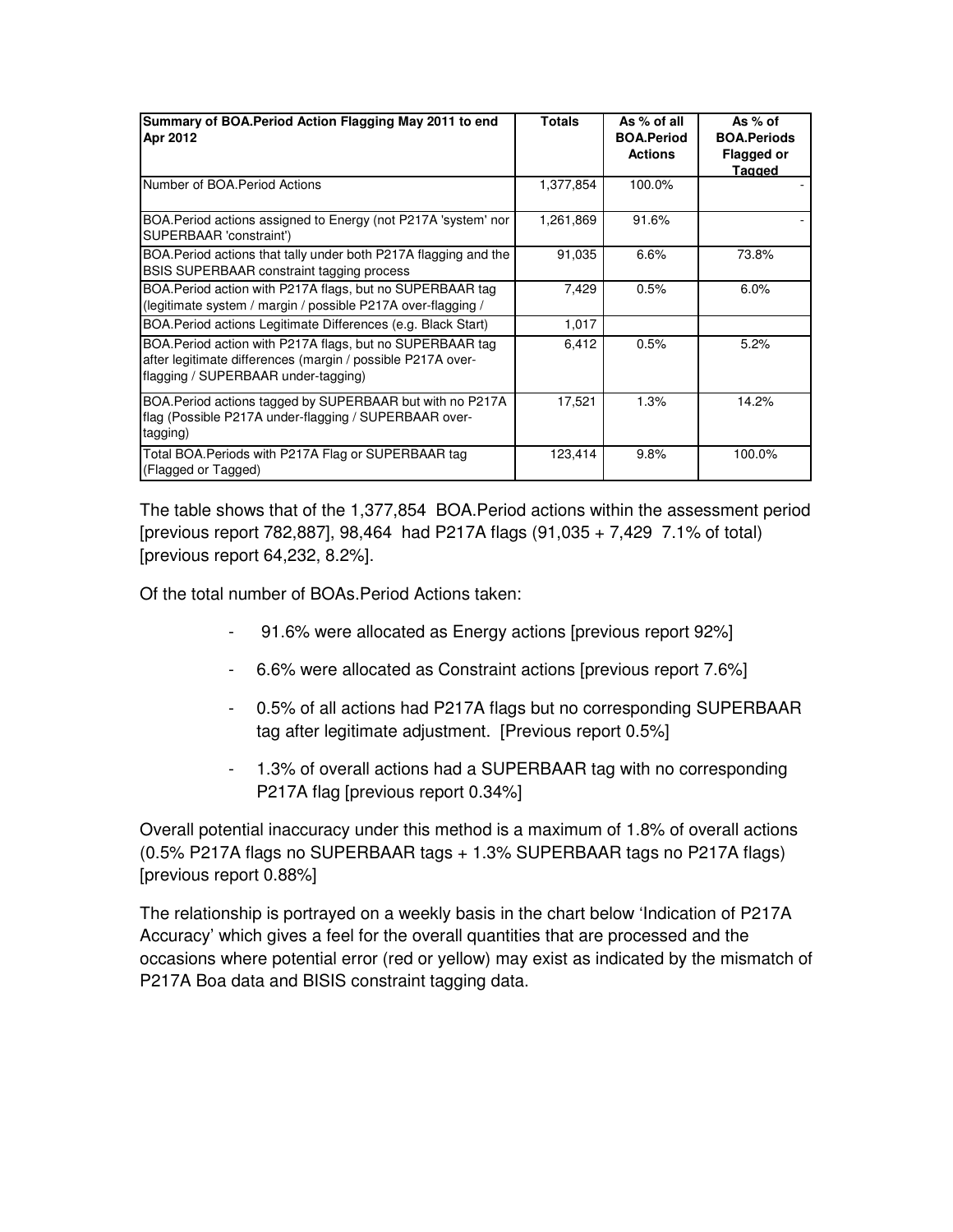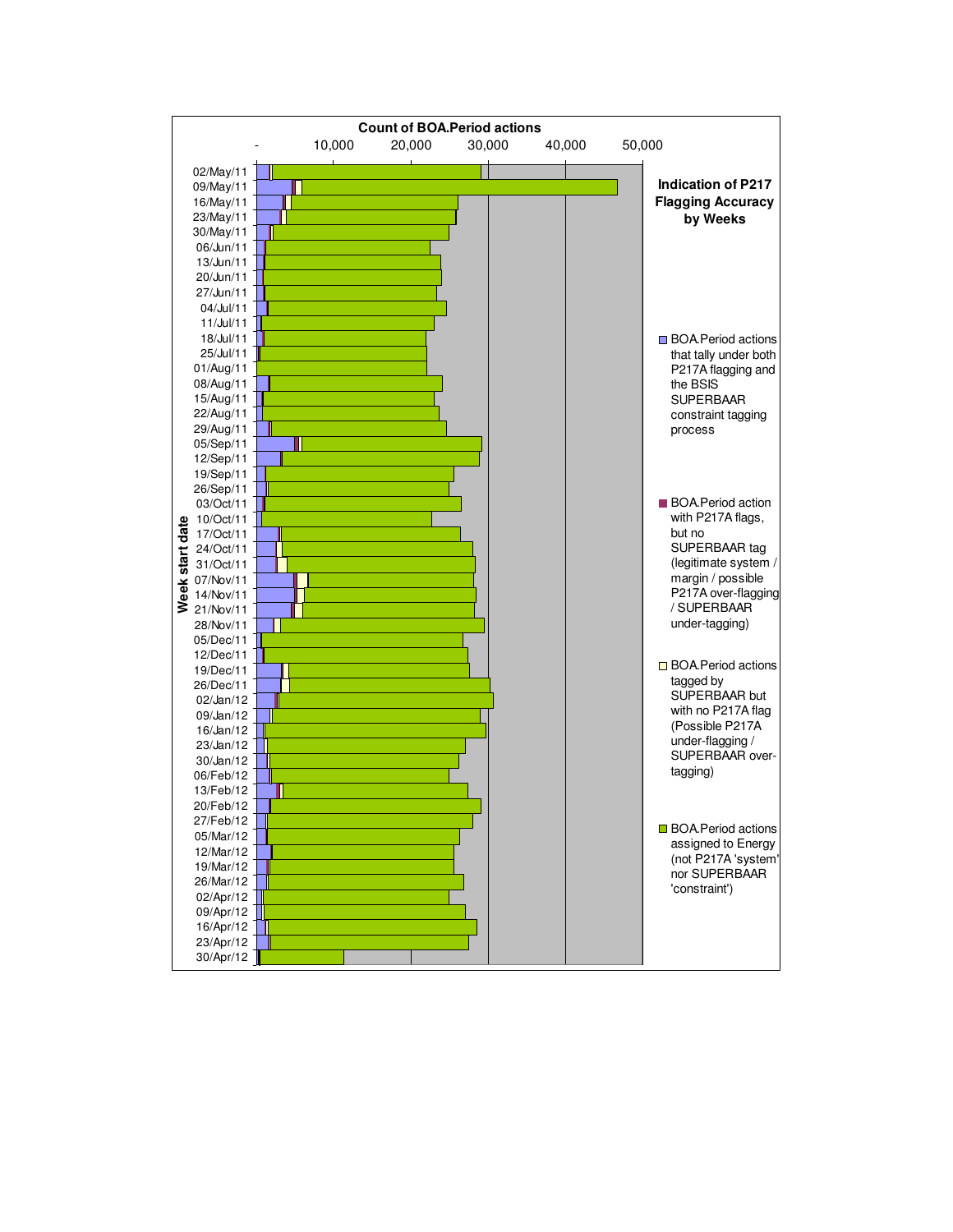#### **2.3.2 BMU.Period Method (Revised Method)**

A revised method for P217A/BSIS comparison (see appendix) removes the distortion of mismatches against part-flagged periods. A number of legitimate differences are excluded from the cross-matching statistics:

2011-2012: 63 days with 895 BMU.periods affected by out of merit running for black start warming

2010-2011: 30 days with 326 BMU.periods affected by out of merit running for black start warming or footroom actions.

| <b>BMU.Periods</b> | $=$ BSIS Tags | Match: P217A flags   No match: P217A flags only (after)<br><b>Black Start adjustments)</b> | No match: BSIS<br><b>SUPERBAAR tags</b> |  |  |  |  |  |  |
|--------------------|---------------|--------------------------------------------------------------------------------------------|-----------------------------------------|--|--|--|--|--|--|
| 2010-2011          | 22.846        | 9%<br>2.250                                                                                | 1.3%<br>326                             |  |  |  |  |  |  |
| 2011-2012          | 38,903        | 8%<br>3.436                                                                                | $.2\%$<br>517                           |  |  |  |  |  |  |

The results of this analysis are tabulated and charted below:

- P217A flags only: indicates occasions where P217A flags may have been incorrectly applied.
- SUPERBAAR tags only: indicates occasions where P217A flags may have been missed off.

These results show that although there has been a substantial increase in the number of actions that were flagged to P217A yearon-year, potential inaccuracy for 2011 – 2012 flagging is 9.2% (8% + 1.2%), which is better than the previous figure of 10.3%.

These actions themselves represent only 10.2% the overall volume of BOA's that are processed by Control in the year (see 2.1), thus the overall potential flagging error is in the realm if 1% of all BOAs that were processed in the year.



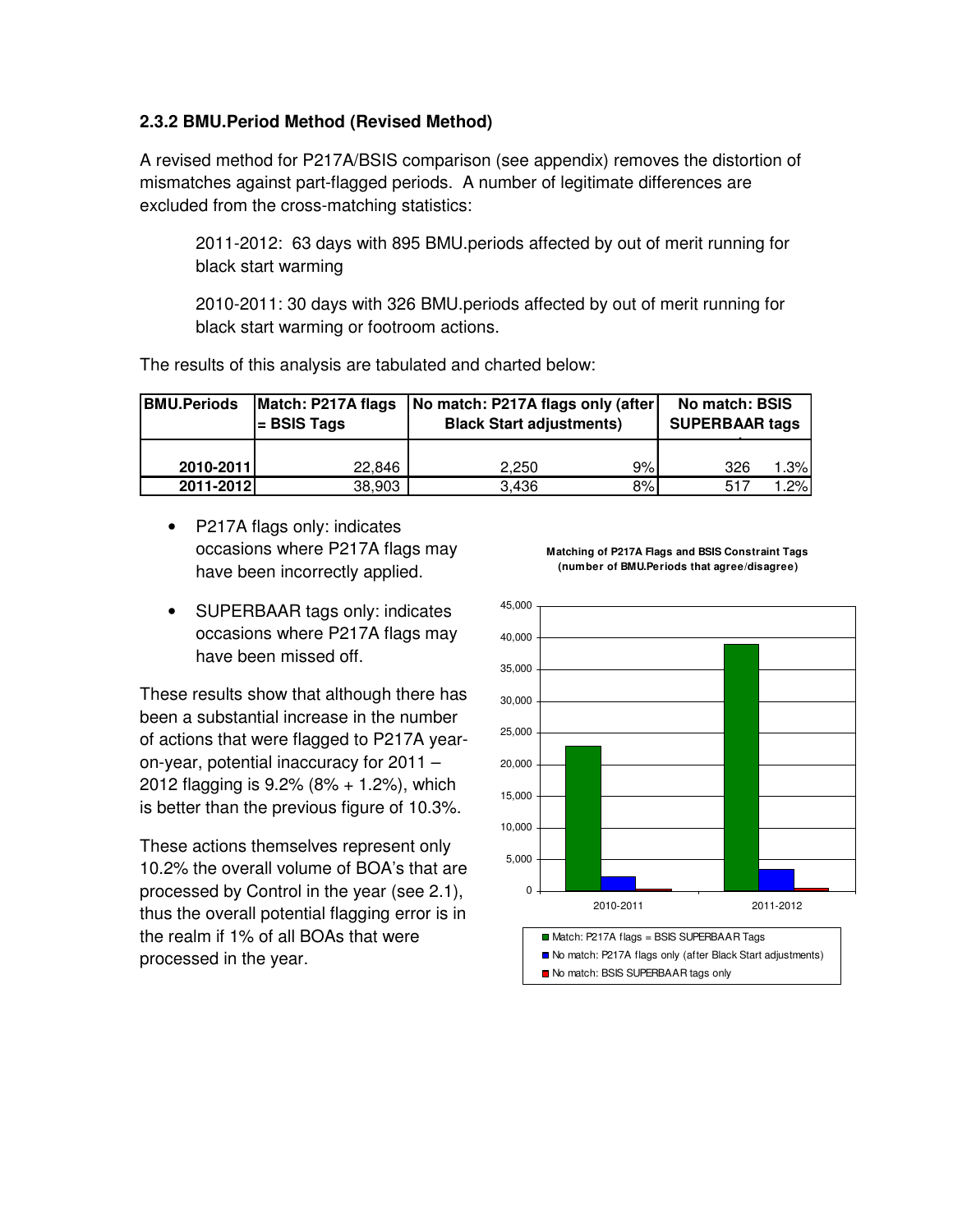## **3.0 PERFORMANCE INTERPRETATION AND MATERIALITY OF ANY ERROR**

Taking the assessment in 2.3.2 as the best guide, P217A Flagging performance has improved on that of the previous year despite a large increase in numbers of actions taken for system constraint reasons. The figures are 'worst case' because they also contain inevitable 'straggler' data mismatches between the discrete BOA-based P217A data flags and the discrete half-hour-based SUPERBAAR system tags, where an action fitting into a time pigeonhole in one system may fit a slightly different one in the other.

The quantitative results in the above sections only paint part of the picture; a qualitative review of the year found that most discrepancies were of insignificant impact. Those discrepancies that were judged to be of potential impact were identified (table below) rerun through Elexon's calculations with amended flags. No instance was found to have a material impact on the system prices.

| Date       | <b>BMU</b>                | Issue                                                                         | Source of error       | Periods affected           | <b>Change in System</b> |
|------------|---------------------------|-------------------------------------------------------------------------------|-----------------------|----------------------------|-------------------------|
|            |                           |                                                                               |                       |                            | Buy /Sell prices £      |
| 14/05/2011 | FIDL-2 FIDL-3             | Fiddlers Ferry units appear under-flagged                                     | Possible mis-flagging | 1-18, 29-32, 40-48 flags   | 0.00                    |
|            |                           | for most of the day - 23 periods.                                             |                       | added                      |                         |
| 29/05/2011 | FAAR-1 HADHW-1            | Windfarms should have been flagged to                                         | <b>DIR</b>            | $FAAR = 27$ to 29, HADHW-1 | 0.00                    |
|            |                           | System across most of day                                                     |                       | 16-20 flags added          |                         |
| 02/06/2011 | ERRO-1, ERRO-3,<br>PEHE-1 | 6 periods should have had System flags                                        | <b>DIR</b>            | 18-22 reflagged            | 0.00                    |
| 16/07/2011 | PEHE-1                    | 6 periods of offers caught in bid flag trap                                   | Flagged wrong actions | 7-15 removed flags         | 0.00                    |
| 20/10/2011 | LITTD <sub>2</sub>        | 7 periods should have Littlebrook 2 actions DIR<br>flagged to System          |                       | 31-36 reflagged            | 0.00                    |
| 31/10/2011 | PEHE-1                    | 11 periods of offers caught in bid flag trap                                  | Flagged wrong actions | 13-27 flags removed        | 0.00                    |
| 08/12/2011 | <b>SLOY</b>               | Offers flagged over DP probably for energy Possible mis-flagging<br>balancing |                       | 32-37 flags removed        | 0.00                    |
| 04/02/2012 | <b>SLOY</b>               | 5 periods in morning incorrectly flagged to<br>System                         | Flagged wrong actions | 19-22 38 flags removed     | 0.00                    |
| 06/02/2012 | <b>GRAIN units</b>        | 3 periods bids in offer trap                                                  | Flagged wrong actions | 20-22 flags removed        | 0.00                    |
| 06/02/2012 | EECL-1                    | 3 periods bids in offer trap                                                  | Flagged wrong actions | 34-40 flags removed        | 0.00                    |
| 09/02/2012 | <b>GRAIN units</b>        | 7 periods bids in offer trap                                                  | Flagged wrong actions | 39-45 flags removed        | 0.00                    |

## **4.0 YEAR-ON-YEAR & FLAGGING PERFORMANCE CONCLUSIONS**

The key quantities for this and the previous year are compared in the table right. There has been a notable increase in the quantity of P217A flagging over the previous year due to a rise in occasions of system constraints which has been driven by a variety of factors such as outage work and changes in market dispatch of generation.

|                                       |              | May 2010 - Apr May 2011 - Apr |
|---------------------------------------|--------------|-------------------------------|
|                                       | 2011         | 2012                          |
|                                       | In 12 months | In 12 months                  |
| Number of half-our periods in year    | 17520        | 17568                         |
| Number of Periods with P217 Flags     | 7,554        | 11,040                        |
| Number of DIRs raised                 | 78           | 146                           |
| Number of BOAs accepted               | 378,913      | 403,528                       |
| Number of BOAs Flagged to P217        | 24,814       | 41,176                        |
| % flagged to P217A                    | 6.55%        | 10.20%                        |
| Potential inacuracy of P217 Flagging: |              |                               |
| (Percentage of BMU.Periods without    |              |                               |
| match of P217A & BSIS tags)           |              |                               |
|                                       | 10.3%        | 9.2%                          |
| Overall potential inaccuracy in all   |              |                               |
| <b>BOAs processed</b>                 | 0.67%        | 0.94%                         |
| Overall accuracy better than:         | 99.33%       | 99.06%                        |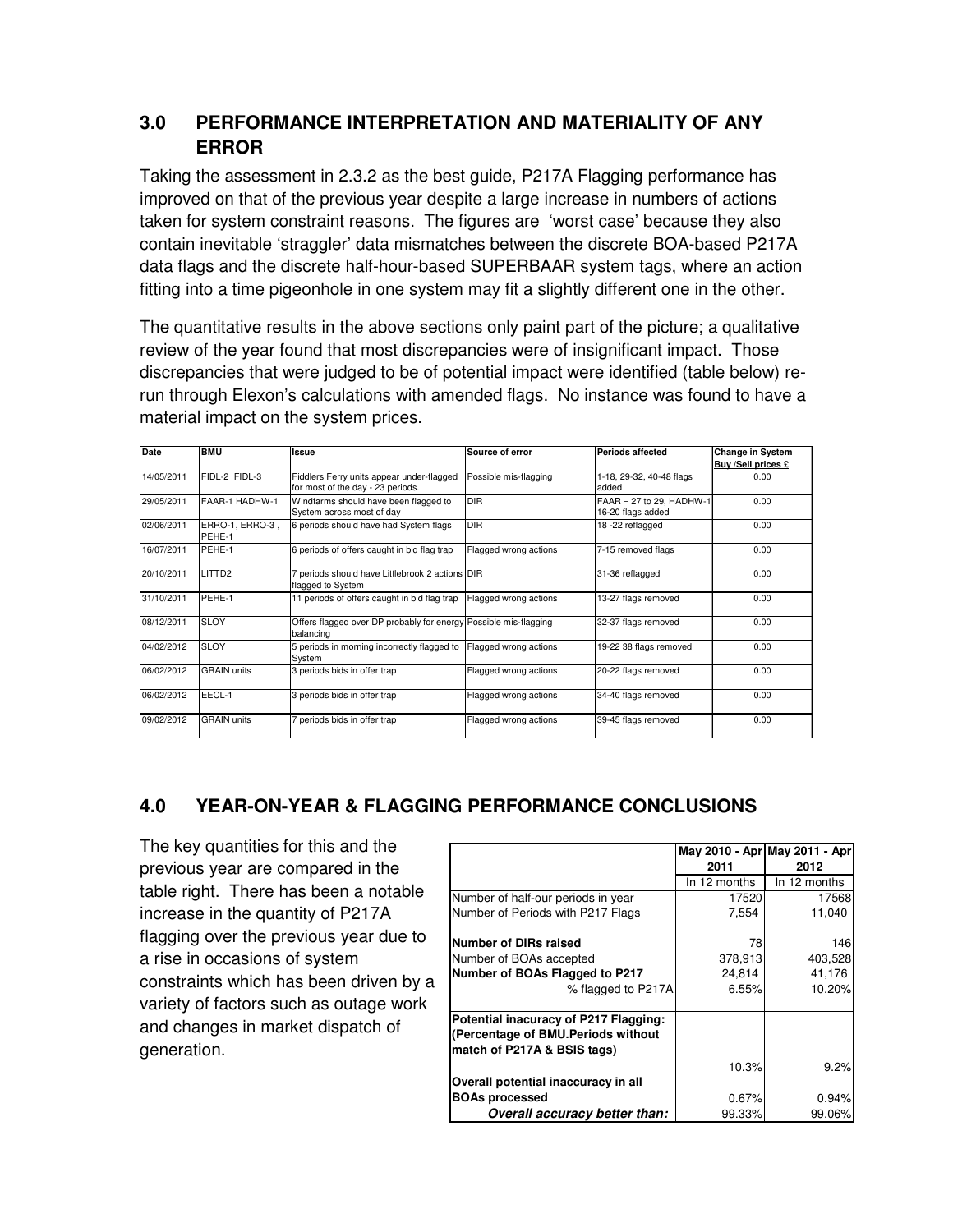Despite this increase, this report concludes:

- P217A flagging performance in the 12 months of this review continues to improve upon on the performance of the preceding year (potential inaccuracy in table above falling from 10.3% to 9.2% of those all flagged by Control or considered by BSIS SUPERBAAR as constraint actions) .
- No materiality issues arose out of instances of incorrect flagging in the review period.
- Potential errors in application of P217A flags affects less than 1% of the overall quantity of BOAs processed (9.2% x 10.2%).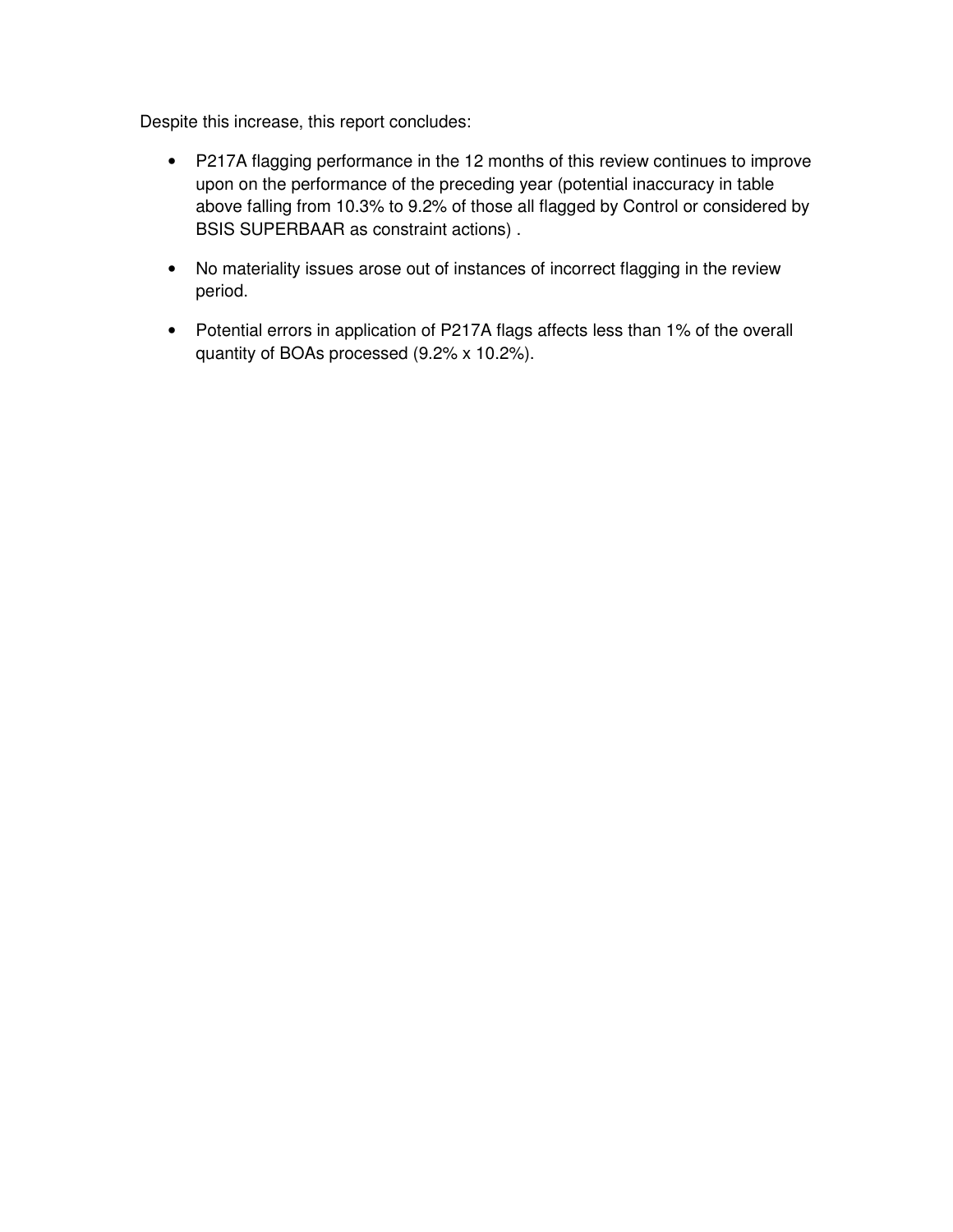#### **APPENDIX - REVISED METHODOLOGY**

In this report it was found that the original methodology for measuring statistical performance of Flagging Accuracy was being distorted by false mismatches between the cross-matching of P217A flags and BSIS Superbaar tags due to the correct part-flagging of actions in periods on certain BMUs both 'To P217A' and 'Not P217A'. This related especially to a large number of Voltage Control actions which where an unusually prevalent in the time frame. This approach is proposed for future reports.

#### **Original Methodology**

The match or mismatch of P217A flagging / BSIS SUPERBAAR tagging can be illustrated in the form of maps, as below. The difference between the above two methods is illustrated in the example below which shows those actions on  $8<sup>th</sup>$  April 2012 during periods 1-30 (00:00 – 14:30 hrs) for which P217A flags or SUPERBAAR tags were deemed to apply. In this example actions were taken to run Grain generator units up to a certain level for a voltage control constraint.

#### **Original method diagram**



#### **New Methodology**

The new method removes the false mismatches resulting from Control's accuracy in correctly identifying and separating constraint/system actions from energy actions in the same period.